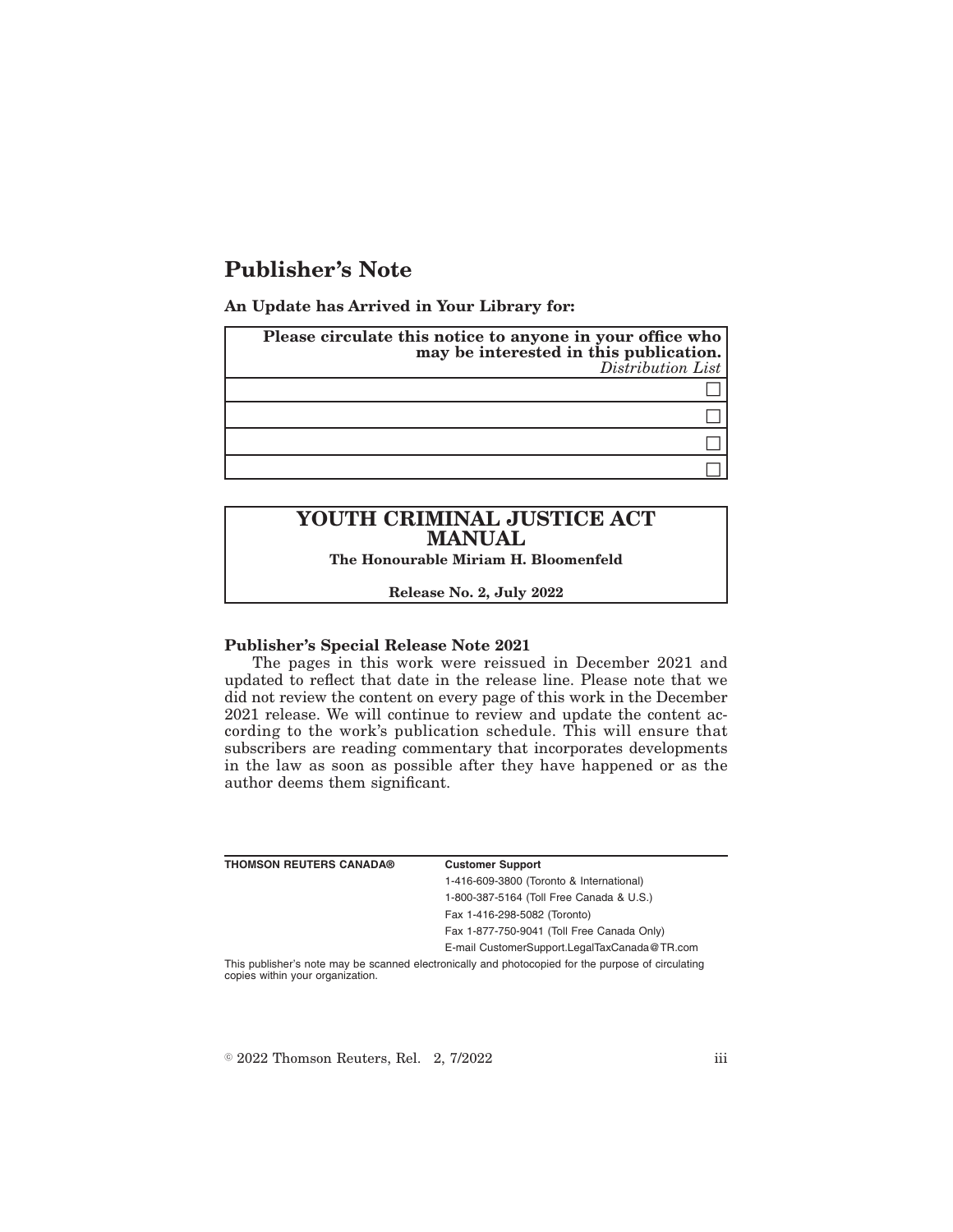#### **What's New in this Update:**

- E *R. v. T.G.*, 2022 ABCA 164 The Court of Appeal upheld the young person's 18-month custody and supervision sentence and affirmed that the sentencing judge had not misused or overemphasized denunciation and deterrence. The young person had pleaded guilty to assaulting his girlfriend while streaming the assault live on social media, then repeatedly breaching his no contact order by phoning her from custody and also attempting to dissuade her from giving evidence against him: **§ 6:6, § 12:31**
- E *R. v. O. (R.)*, 2021 ONSC 6683 The YCJA does not impose an elevated onus on the court in considering whether to shackle a young person. Here, the court considered the YCJA, s. 3(*b*)(iii) requirement of enhanced procedural protections for young persons as well as the YCJA, s.  $83(2)(a)$  mandate that the least restrictive measures be used for incarcerated young persons. In the result, however, the court determined that the young person should wear silent leg shackles in the prisoner's dock at his second-degree murder jury trial: **§ 2:25, § 7:2.50**
- E *R. v. C.C.*, 2022 NLPC 1321 The young person was sentenced to 12 months' probation for a sexual assault described by the sentencing judge as a "violent sexual assault and a significant attack on [the victim's] sexual integrity": **§ 12:42.50**
- E *R. v. C.Z.*, 2022 ONCJ 152 The young person was sentenced to 18 months' custody and supervision, 12 months' probation and a six-year driving prohibition for two counts of dangerous driving causing death and one count of dangerous driving causing bodily harm: **§ 12:23.50**
- E *R. v. M.S.*, 2022 ONCJ 56 The youth justice court accepted a joint submission to sentence the young person to the maximum three-year custody and supervision sentence upon his guilty plea to an array of terrorism offences. The Crown had initially intended to seek an adult sentence but modified its position following the receipt of multiple pre-sentence and psychiatric reports indicating that the young person had made significant rehabilitative progress. The joint recommendation was contingent upon no time being numerically deducted for the three years that the young person had spent in secure detention prior to sentencing pursuant to YCJA, s. 38(3): **§ 12:3.50**